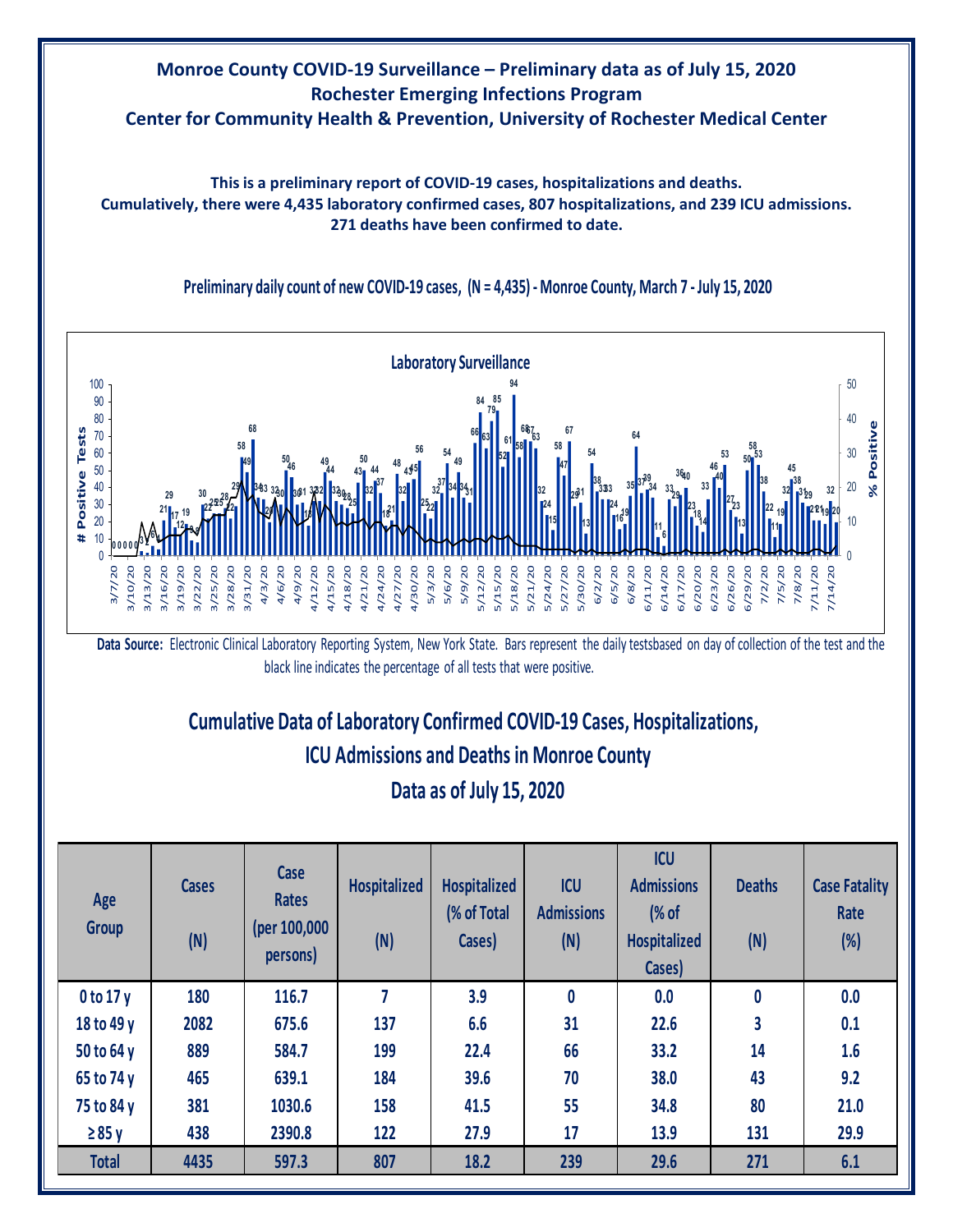# **Monroe County COVID-19 Surveillance – Preliminary data as of July 15, 2020 Rochester Emerging Infections Program**

**Center for Community Health & Prevention, University of Rochester Medical Center**



### **Preliminary Weekly Reporting of COVID-19 Cases by MMWR Week**

**Data Source:** Electronic Clinical Laboratory Reporting System, New York State. Bars represent the weekly positive tets based on day of collection and the black line indicates the percentage of all tests that were positive.

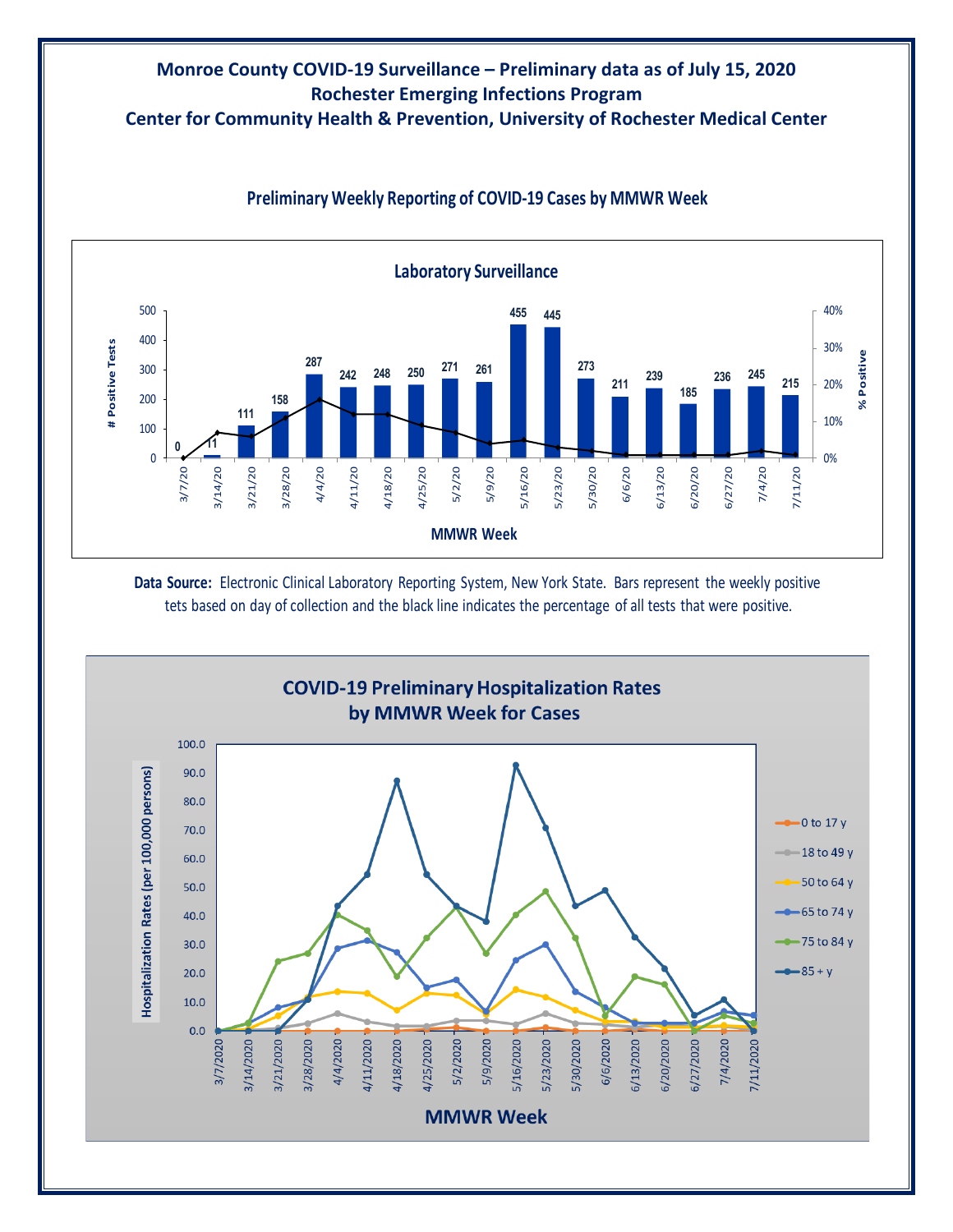## **Monroe County COVID-19 Surveillance – Preliminary data as of July 15, 2020 Rochester Emerging Infections Program**

**Center for Community Health & Prevention, University of Rochester Medical Center**



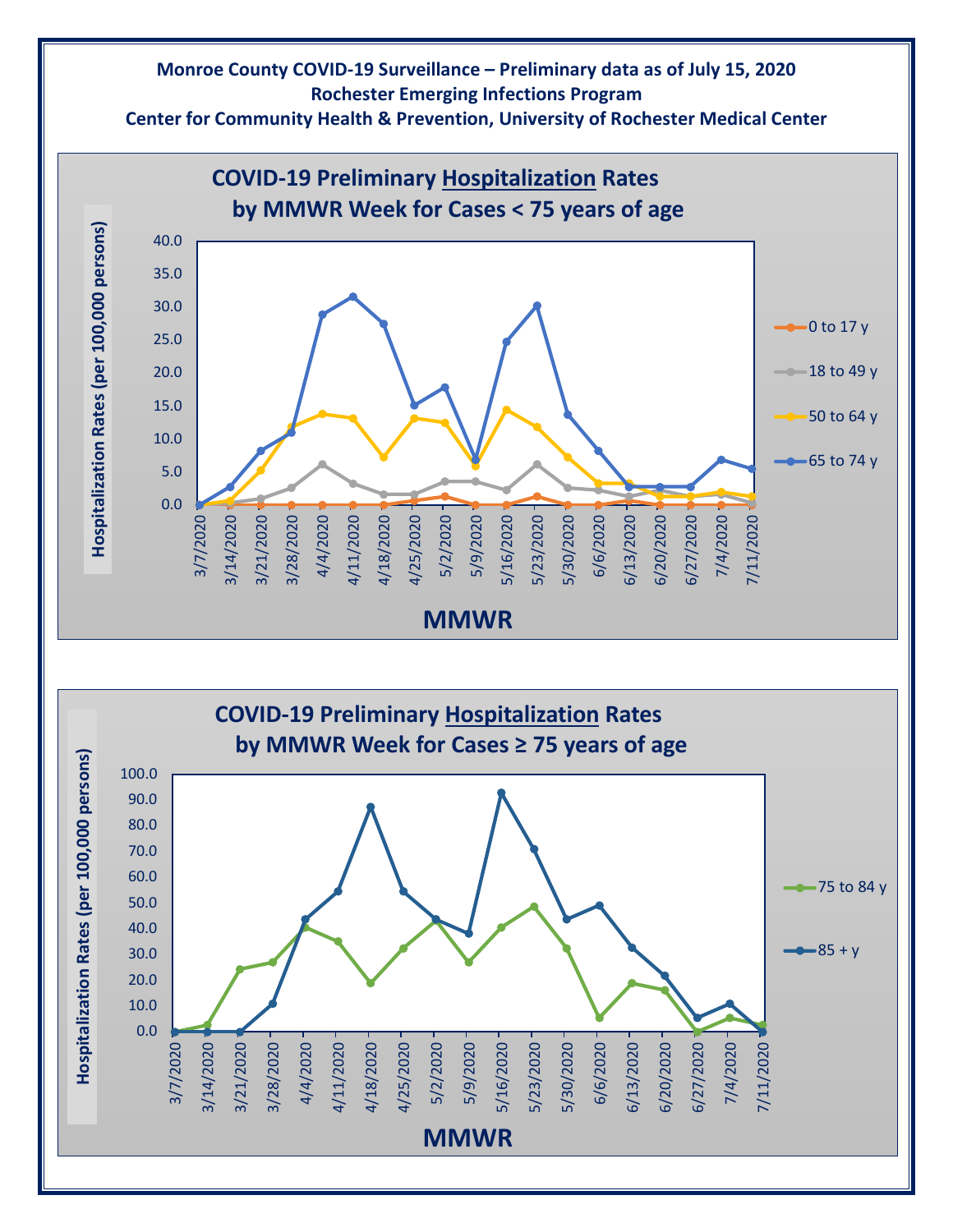